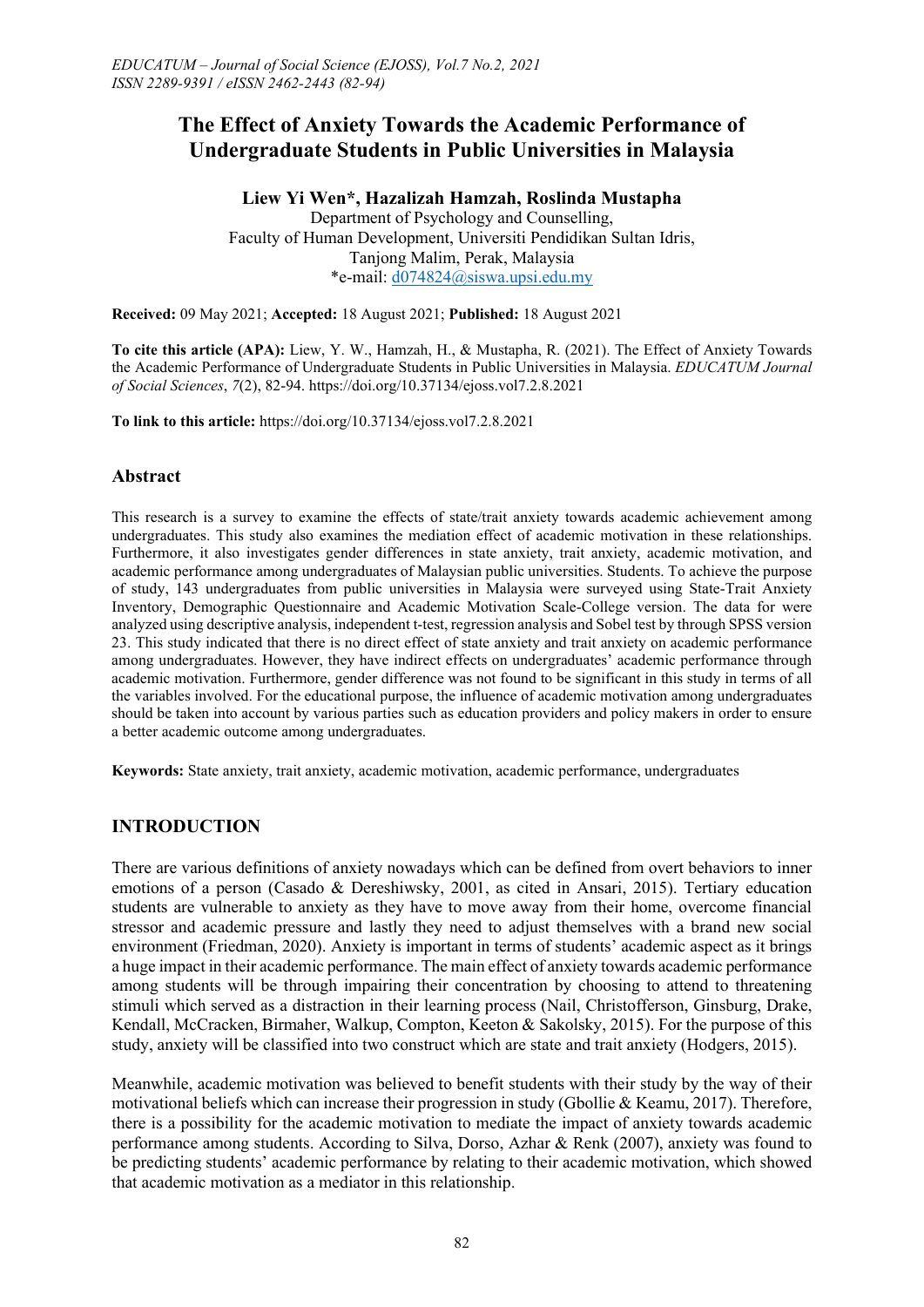Other than that, gender was also known to have attributed a huge impact on variables involved in this study. It was believed that different types of genders possess different level of anxiety as in females possess higher level of both state and trait anxiety (Kurimay, Pope-Rhodius & Kondric, 2017; Panno, Donati, Milioni, Chiesi & Primi, 2018; Doğan, 2015). As for the academic motivation among undergraduates, some research proved that it was moderated by their genders in which different academic motivation level was shown between female and male undergraduates in the way of female reported higher level of academic motivation compared to male (Bugler, McGeown & St Clair-Thompson, 2015). However, this finding contradicted other research findings which found male and female undergraduates posseing similar academic motivation (Li & Zheng, 2017; Yousefi, Jamshidnejad & Moatamed, 2018). In terms of academic performance, a number of research found that male and female students scored differently in their academic courses in which females outperformed males in terms of academic performance thus contributed to the gender differences in academic performance among undergraduates (Sheard, 2009; Balkis & Duru, 2017; Sawhney & Bansal, 2015).

While anxiety is widely known as a common mental distress which was believed to negatively affect academic performance among students, there are still wide array of research which are opposing this statement through the variable of motivation (Elmelid, Stickley, Lindblad, Schwab-Stone, Henrich & Ruchkin, 2015; Bailey & Philip 2015). These studies found that anxiety itself is benefiting students in their academic performance. Other than that, there are lack of study which shows the impact of anxiety pertaining to state and trait anxiety on academic performance. One of the variables in this study – academic motivation – is said to be mediating the correspondence between anxiety and academic performance by affecting academic performance among students on the basis of Self-Determination Theory whereby motivation described as a continuum manner which is affecting academic performance among students (Koludrović & Ercegovac, 2015). However, there are still inadequate research which can be used to support this finding on students in Malaysia as the majority of the previous research were conducted in other countries such as in United State (Keeley, Zayac & Correia, 2008; Silva, Dorso, Azhar & Renk, 2007).

The Malaysian Health Ministry statistics shows worsening state of anxiety among students from 2011 to 2016 in Malaysia (Bernama, 2016), which could affect their daily lifestyle by reducing their quality of life. Meanwhile, there are various researche which are highlighting the differences between gender in academic motivation among students (Bugler, McGeown & St Clair-Thompson, 2015; Yousefi, Jamshidnejad, & Moatamed, 2018). However, consistency is lacking in the result reported. In terms of academic performance, as we all are aware of, academic performance is different from one generation to the other. Therefore, there is a need to conduct this study to address those issues above.

# **OBJECTIVE**

This quantitative research was conducted based on research objectives which focused to examine:

- a. the contribution of state/trait anxiety towards academic performance among undergraduate students in public universities in Malaysia.
- b. the academic motivation as the mediator between state/trait anxiety and academic performance among undergraduate students in public universities in Malaysia.
- c. the gender difference in state anxiety among undergraduate students in public universities in Malaysia.
- d. the gender difference in trait anxiety among undergraduate students in public universities in Malaysia.
- e. the gender difference in academic motivation among undergraduate students in public universities in Malaysia.
- f. the gender difference in academic performance among undergraduate students in public universities in Malaysia.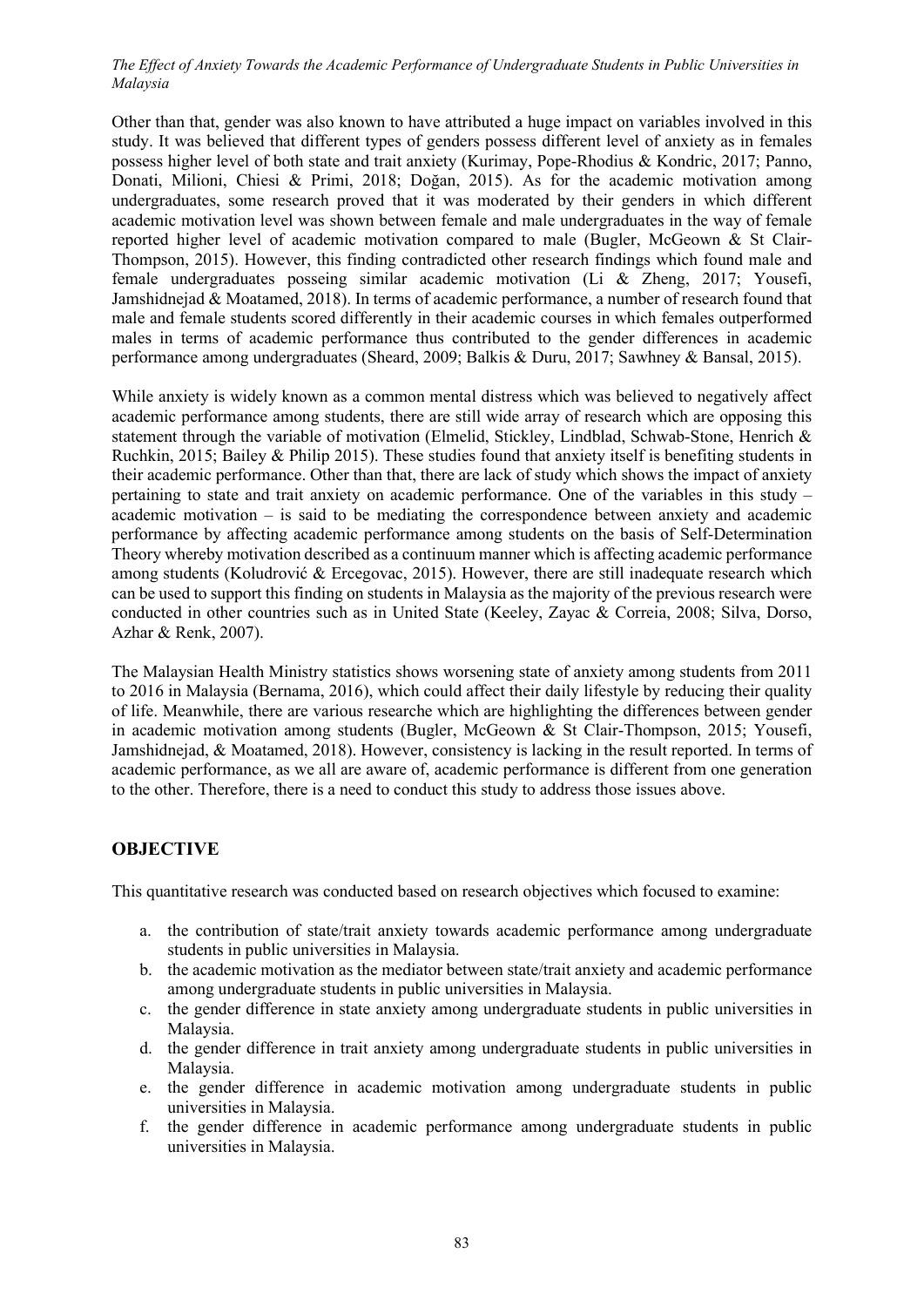# **HYPOTHESIS**

Based on objectives established for this research, several hypotheses were formed and needed to be tested which are:

Ho1: There is no contribution of state/trait anxiety towards academic performance among undergraduate students in public universities in Malaysia.

H<sub>1</sub>1: There is contribution of state/trait anxiety towards academic performance among undergraduate students in public universities in Malaysia.

Ho2: The academic motivation is not a mediator between state/trait anxiety and academic performance among undergraduate students in public universities in Malaysia.

H $12$ : The academic motivation is a mediator between state/trait anxiety and academic performance among undergraduate students in public universities in Malaysia.

Ho3a: There is no gender difference in state anxiety among undergraduate students in public universities in Malaysia.

H<sub>1</sub>3a: There is gender difference in state anxiety among undergraduate students in public universities in Malaysia.

Ho3b: There is no gender difference in trait anxiety among undergraduate students in public universities in Malaysia.

H $_3$ b: There is gender difference in trait anxiety among undergraduate students in public universities in Malaysia.

Ho3c: There is no gender difference in academic motivation among undergraduate students in public universities in Malaysia.

H $i$ 3c: There is gender difference in academic motivation among undergraduate students in public universities in Malaysia.

Ho3d: The is no gender difference in academic performance among undergraduate students in public universities in Malaysia.

H $i$ 3d: The is gender difference in academic performance among undergraduate students in public universities in Malaysia.

# **CONCEPTUAL FRAMEWORK**

In order to provide an insight on the current research, a conceptual framework was developed. Through this framework, it is expected that those independent variables involved in the current study which are state anxiety and trait anxiety have an impact on the dependent variable which is academic motivation via the mediation of academic motivation among undergraduates from Malaysia public universities.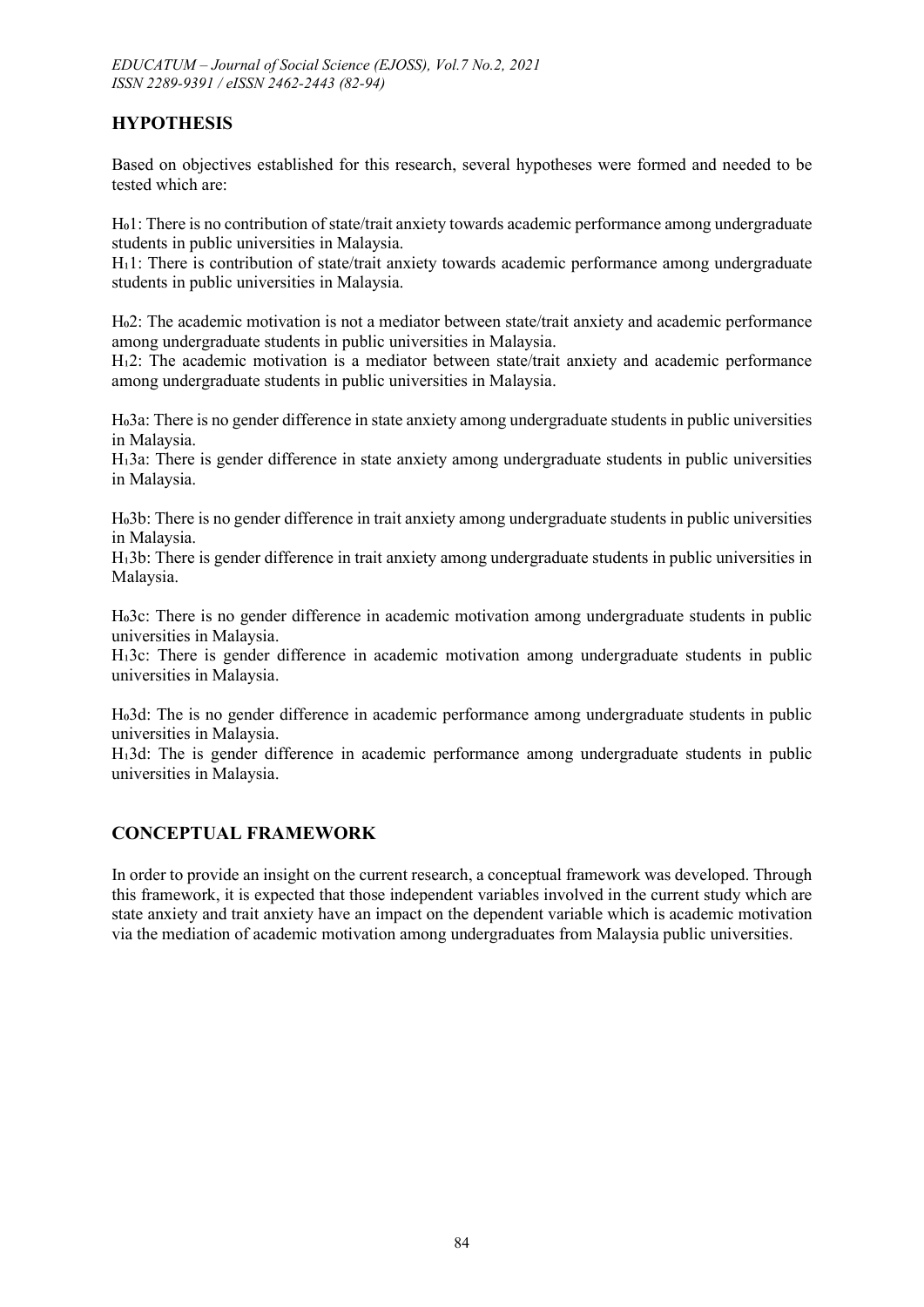

**Figure 1:** Conceptual Framework of the Study

# **METHODOLOGY**

### **Research Design**

This quantitative research implies the method of online survey whereby questionnaire was distributed through internet to the target samples. Besides that, this research is a cross-sectional research which involved 143 undergraduate students as participants. The method applied in order to recruit participants was convenience sampling.

### **Instruments**

There were 3 different types of instruments included in the online survey questionnaire which were Demographic Information Questionnaire, State-Trait Anxiety Inventory (STAI) and Academic Motivation Scale-College Version (AMS-C28).

The Demographic Information Questionnaire consisted of questions which were aimed to discover unique factors which were related to demographic, such as gender, that might be affecting participants' decisions, opinions and responses. Moreover, The Demographic Information Questionnaire served as a medium to collect data regarding to undergraduates' academic performance in terms of CGPA as participants were required to fill in their latest CGPA as requested in the questionnaire.

The State-Trait Anxiety Inventory (STAI) applied in this study was in the Form Y version which measured state anxiety and trait anxiety with 20 items respectively  $-40$  items in total. Participants were required to answer the questionnaire based on 4-point Likert rating scale. All the 40 items were derived from both positive and negative items with 21 positive items and 19 negative items.

The Academic Motivation Scale-College Version (AMS-C28) consisted of 28 items which were distributed into 7 subscales equally, with 4 items in each subscale. The 7 subscales mentioned here can be classified into intrinsic motivation, extrinsic motivation and amotivation. Responses were rated according to the 7-point Likert scale. There were two sections in this questionnaire which respectively indicated how they feel presently (section A) and how they feel generally (section B). Motivation was assessed in the form of Self-Determination Index (SDI) in order to assess the self-determination motivation with the formula of  $(2 \times (\text{IM to know + IM to accomplish + IM to experience stimulation})/$  $3 +$  Identified Regulation) – ((Introjected Regulation + External Regulation) /  $2 + 2x$  Amotivation).

### **Procedure**

First of all, type of questionnaire was identified to be included into the google form and every question was set up as required question, together with information which served as inform consent for participants. The google form was then shared to representatives from each public university in Malaysia and via social media by providing them the link to google form. Before answering the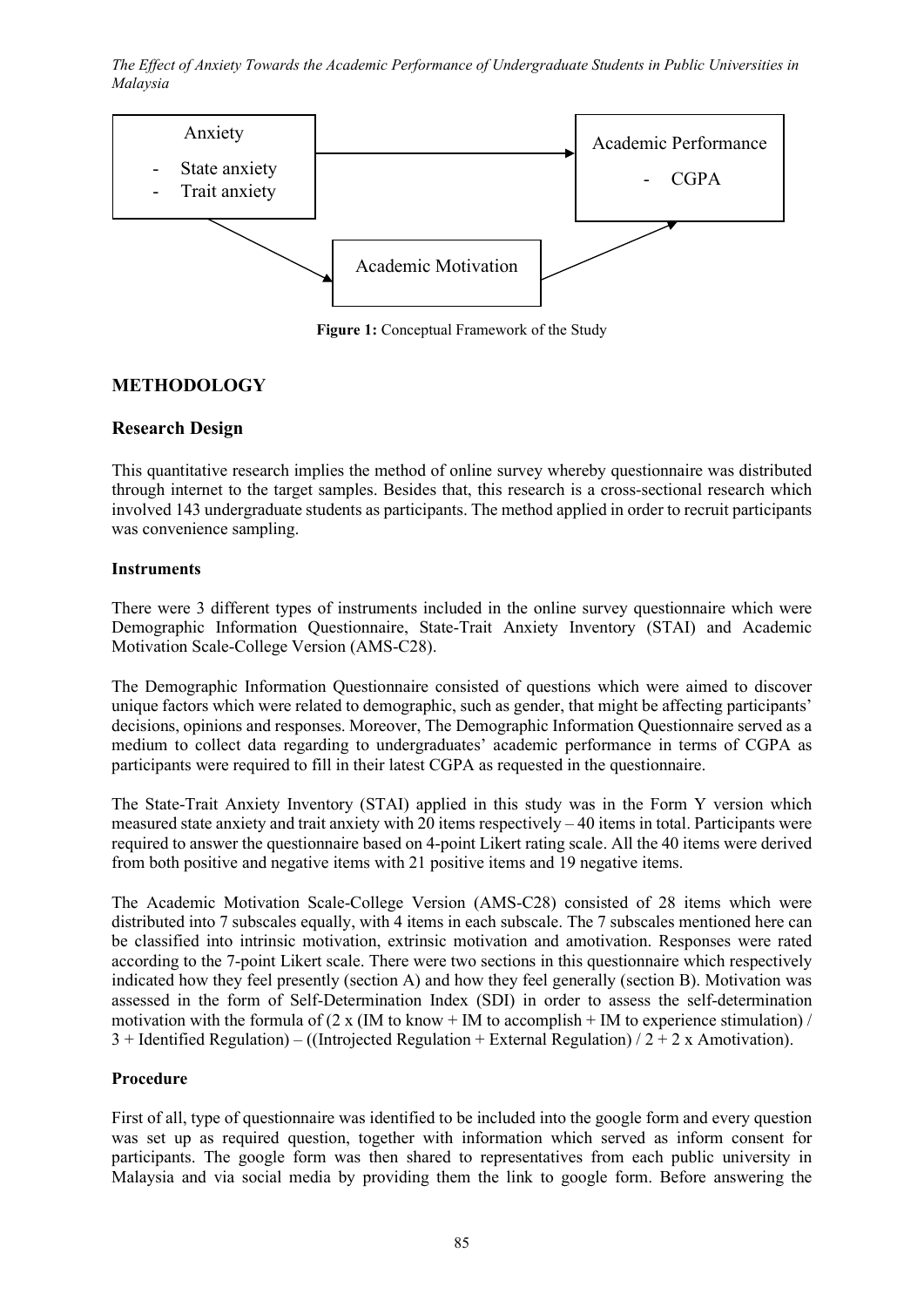questionnaire, participants were briefed on their role in the study, possible risks and that they were allowed to withdraw from the study. All the responses were interpreted and analyzed.

#### **Data Analysis**

In order to meet the aim of this study, descriptive analysis and inferential analysis were conducted via SPSS software. Descriptive statistics was tested to analyze the distribution of demographic data collected. Independent t-test was applied to analyze gender differences based on different variables. Other than that, regression analysis was used to examine the effect of anxiety (state anxiety and trait anxiety) towards academic performance. Moreover, the role of mediation of academic motivation between state/trait anxiety and academic performance was be examined by conducting Sobel test.

#### **Results**

For the descriptive analysis, the total score of state anxiety, trait anxiety and academic motivation were sum up. According to Table 1, the mean of state anxiety among respondents is 49.62 with the standard deviation of 11.46. The mean value of trait anxiety is 51.25 with the standard deviation of 11.04. Next, mean for respondents' academic motivation is 16.85 with standard deviation of 19.65. In terms of academic performance, the average was found to be 3.60 in terms of CGPA (*SD* = 0.33). The minimum and maximum value of each scale can be referred to table 1.

**Table 1:** *Descriptive Statistics of State Anxiety, Trait Anxiety, Academic Motivation and Academic Performance of Respondents*

|             |     | Min      | Max   | M     | SD    |
|-------------|-----|----------|-------|-------|-------|
| <b>CGPA</b> | 143 | 2.50     | 4.00  | 3.60  | .33   |
| AMS         | 143 | $-32.17$ | 55.50 | 16.85 | 19.65 |
| SА          | 143 | 21.00    | 78.00 | 49.62 | 11.46 |
| TA          | 143 | 26.00    | 77.00 | 51.25 | 1.04  |

Apart from that, based on Table 2, 22 participants (15.38%) fell within the range of mild level (20-37) in terms of state anxiety, meanwhile, 26 participants (18.18%) scored 38-44 which is medium level of state anxiety and 95 participants (66.43%) scored within severe level (45-80). Meanwhile for trait anxiety of participants, 23 participants (16.08%) fell within the range of mild level (20-37) in trait anxiety, as for the score of medium level of trait anxiety (38-44), there are 11 participants (7.69%) and 109 participants (76.22%) scored within the score of severe level (45-80).

|                      | Range            |     | $\frac{6}{9}$ |
|----------------------|------------------|-----|---------------|
| <b>State Anxiety</b> | Mild (20-37)     | 22  | 15.38         |
|                      | Medium (38-44)   | 26  | 18.18         |
|                      | Severe (45-80)   | 95  | 66.43         |
| <b>Trait Anxiety</b> | Mild (20-37)     | 23  | 16.08         |
|                      | Medium (38-44)   |     | 7.69          |
|                      | Severe $(45-80)$ | 109 | 76.22         |

**Table 2:** *Frequency of Participant in Terms of Severity of State Anxiety and Trait Anxiety*

Simple linear regression analysis was carried out to determine the contribution of state or trait anxiety towards academic performance. Preliminary analysis was conducted so that there is no violation of the assumption of linearity and normality. The prediction of the effect of state anxiety towards academic performance among respondents is insignificant,  $F(1,141) = 1.47$ ,  $p > 0.05$ , therefore, the null hypothesis is accepted (refer to Table 3). As for trait anxiety, it is also insignificantly predicted academic performance among respondents,  $F(1,141) = 1.66$ ,  $p > 0.05$ , which makes the null hypothesis to be accepted (refer to Table 4).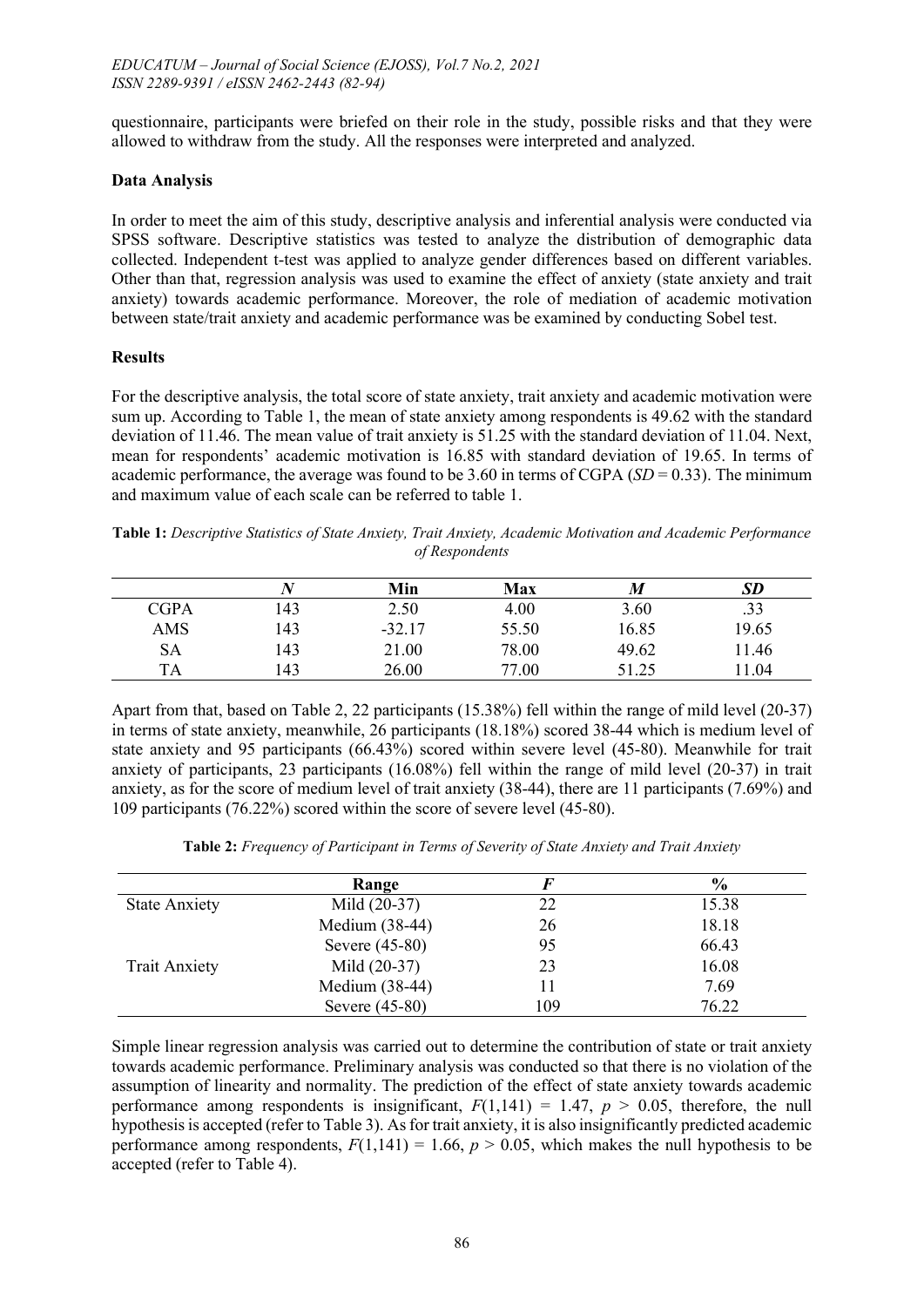| <b>Model</b> | ΩΩ<br>IJΩ | u   | <b>MS</b> |      |     |
|--------------|-----------|-----|-----------|------|-----|
| Regression   | .10       |     | .10       | 1.47 | ر__ |
| Residual     | 14.85     | 141 | .11       |      |     |
| Total        | 19.UI     | 42  |           |      |     |

**Table 3:** *Summary of ANOVA in Undergraduates' Academic Performance in Terms of State Anxiety*

**Table 4:** *Summary of ANOVA in Undergraduates' Academic Performance in Terms of Trait Anxiety*

| <b>Model</b> | QQ.<br>טפו |     | <b>MS</b> |     |     |
|--------------|------------|-----|-----------|-----|-----|
| Regression   | $\cdot$ .  |     | $\cdot$ 1 | .66 | .20 |
| Residual     | 4.83       | 141 |           |     |     |
| Total        | 5.00       | 142 |           |     |     |

The adjusted R2 indicated that -0.00%, in which none of the variance in academic performance can be explained by the variance in state anxiety and trait anxiety (refer to table 5). Both state  $(t = -1.21, p >$ 0.001) and trait anxiety ( $t = -1.29$ ,  $p > 0.001$ ) were shown to be a statistically insignificant predictor of academic performance. The regression model suggested that each decrease of state anxiety was not related to an improvement in academic performance with B value = -0.00. The same goes to trait anxiety, where each decrease of state anxiety was not related to an improvement in academic performance with B value  $= -0.00$  (refer to table 6).

**Table 5:** *Summary of Linear Regression Analysis of State Anxiety, Trait Anxiety and Academic Performance*

| Model |    | Adjusted $R^2$                                       | SE |
|-------|----|------------------------------------------------------|----|
|       |    | $-.00$                                               | ب  |
|       | и. | Predictors: (Constant), State Anxiety, Trait Anxiety |    |

**Table 6:** *Coefficients for the Contribution of State Anxiety and Trait Anxiety Towards Academic Performance*

|              | <b>Unstandardized Coefficients</b> |     | <b>Standardized Coefficients</b> |         |     |
|--------------|------------------------------------|-----|----------------------------------|---------|-----|
| <b>Model</b> |                                    | SЕ  | Beta                             |         |     |
| Constant     | 3.74                               |     |                                  | 30.95   | .00 |
| SА           | $-.00$                             | .00 | $-.10$                           | $-1.21$ |     |
| Constant     | 3.76                               |     |                                  | 29.13   | .00 |
| TА           | $-.00$                             | .00 | $-11$                            | $-1.29$ |     |

In order to test the mediation effect of academic motivation between state anxiety and academic performance, a Sobel test and linear regression analysis was run. As the mediator, academic motivation, joined the contribution model of state anxiety on academic performance, it had become a positive significant predictor  $(t = 3.34, p < 0.05)$  towards academic performance with the coefficient of 0.01. Sobel test was applied to further examine the role of academic motivation as a mediator in the contribution of state anxiety towards academic performance. Result showed it is a statistically significant mediator between state anxiety and academic performance ( $t = 6.70$ ,  $p < 0.05$ , SE = 0.07) and rejected the null hypothesis.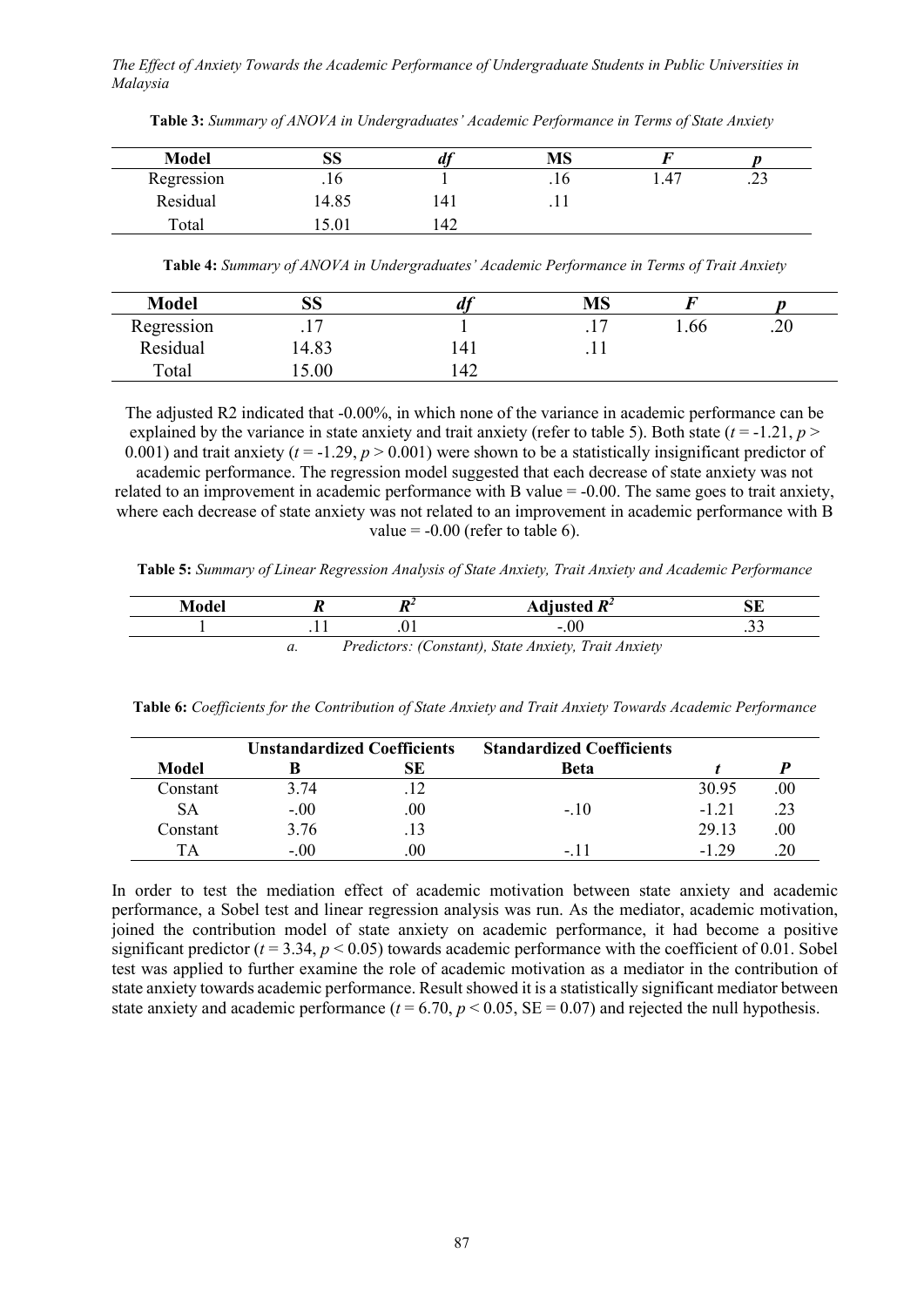|            | <b>Unstandardized Coefficients</b> |      | <b>Standardized Coefficients</b> |         |     |
|------------|------------------------------------|------|----------------------------------|---------|-----|
| Model      |                                    | SЕ   | Beta                             |         |     |
| (Constant) | 46.24                              | 6.90 |                                  | 6.70    | .00 |
|            | $-59$                              |      | -.35                             | $-4.37$ | .00 |

**Table 7:** *Coefficient of Relationship Between State Anxiety and Academic Motivation*

**Table 8:** *Coefficient for Relationship Between State Anxiety, Academic Motivation and Academic Performance*

| <b>Unstandardized Coefficients</b> |              | <b>Standardized Coefficients</b> |             |        |      |
|------------------------------------|--------------|----------------------------------|-------------|--------|------|
| Model                              |              | SЕ                               | <b>Beta</b> |        |      |
| (Constant)                         | 3.52         | .13                              |             | 26.26  | .00  |
| SА                                 | $-6.40E - 5$ | .00                              | $-.00$      | $-.03$ | .98  |
| AMS                                |              | .00                              | .29         | 3.34   | .00. |



*Figure 2***.** Mediation of Academic Motivation Between State Anxiety and Academic Performance

**Table 9:** *Summary of Sobel Test in Relationship Between State Anxiety, Academic Motivation and Academic Performance*

| test<br>-sobe" | test<br>n-value<br>:ahal<br>G | <b>ИИЛИ</b><br>ъ.       |
|----------------|-------------------------------|-------------------------|
| 70<br>J. / U   | $_{00}$                       | $\cdot$ $\circ$ $\cdot$ |

Next, a Sobel test was conducted in order to analyze the mediation effect of academic motivation between trait anxiety and academic performance. Academic motivation had become a positive significant predictor  $(t = 3.31, p < 0.05)$  towards academic performance with the coefficient of 0.01 as it joined the contribution model of trait anxiety on academic performance. With the further analysis on the mediation role of academic motivation with Sobel test, it was found that there is a significant mediation effect on the contribution of trait anxiety towards academic performance  $(t = 7.11, p < 0.05,$  $SE = 0.07$ ) and this rejected the null hypothesis.

**Table 10:** *Coefficient for Relationship Between Trait Anxiety and Academic Motivation*

| <b>Unstandardized Coefficients</b> |       | <b>Standardized Coefficients</b> |             |        |     |
|------------------------------------|-------|----------------------------------|-------------|--------|-----|
| Model                              |       | <b>Std. Error</b>                | Beta        |        |     |
| (Constant)                         | 51.64 | 7.26                             |             |        | .00 |
| TΔ                                 | - 68  |                                  | $-.3\delta$ | $-490$ |     |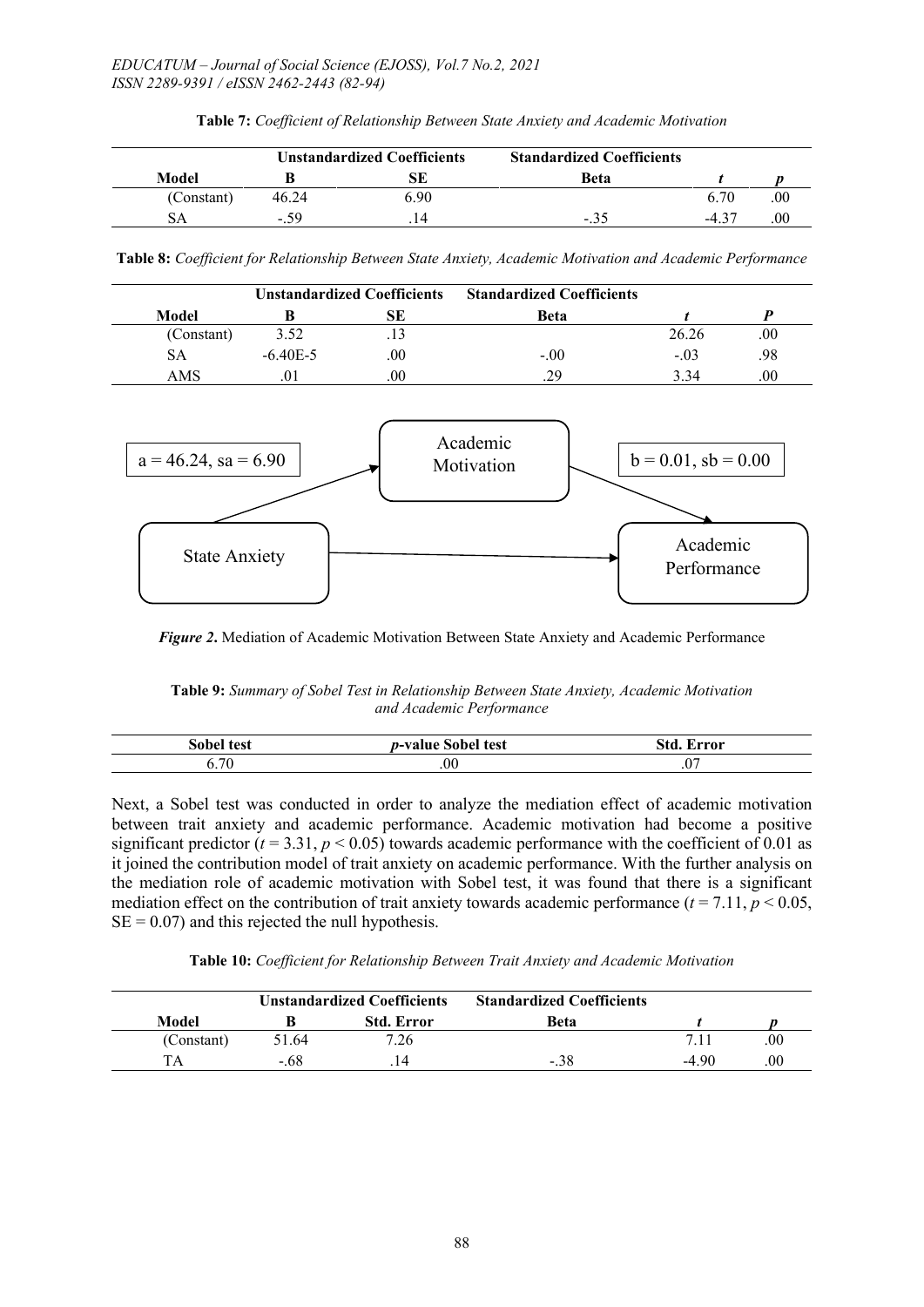| <b>Unstandardized Coefficients</b> |         | <b>Standardized Coefficients</b> |             |       |      |
|------------------------------------|---------|----------------------------------|-------------|-------|------|
| Model                              |         | <b>Std. Error</b>                | <b>Beta</b> |       |      |
| (Constant)                         | 3.52    |                                  |             | 24.16 | .00. |
| TA                                 | 8.08E-5 | .00                              | .00         | .03   | .98  |
| AMS                                |         | .00                              | .29         | 3.31  | .00. |

**Table 11:** *Coefficient for Relationship Between Trait Anxiety, Academic Motivation and Academic Performance*



*Figure 3:* Mediation of Academic Motivation Between Trait Anxiety and Academic Performance

**Table 12:** *Summary of Sobel Test in Relationship Between Trait Anxiety, Academic Motivation and Academic Performance*

| test<br>sobe' | test<br>$n$ -value<br>⊾∧hal | ำทากพ<br>v           |
|---------------|-----------------------------|----------------------|
| $\cdot$ 1 1   | .00                         | $\cdot$ $\sim$<br>.v |

An independent t-test was conducted to test the differences between gender for state anxiety, trait anxiety, academic motivation and academic performance. According to table 13, there was no significant difference in the scores of state anxiety in male  $(M = 49.05, SD = 9.64)$  and state anxiety in female ( $M = 50.05$ ,  $SD = 12.73$ );  $t(141) = -0.52$ ,  $p = 0.61$ . There was also no significant difference in the scores of trait anxiety in male ( $M = 50.76$ ,  $SD = 10.16$ ) and trait anxiety in female ( $M = 51.63$ , *SD*  $= 11.72$ ;  $t(141) = -0.47$ ,  $p = 0.64$ . Moreover, there was no significant difference in the scores of academic motivation in male ( $M = 16.85$ ,  $SD = 17.84$ ) and academic motivation in female ( $M = 16.86$ ,  $SD = 21.04$ ;  $t(141) = -0.00$ ,  $p = 1.00$ . Lastly, it was found that there was an insignificant difference in the scores of academic performance between male ( $M = 3.64$ ,  $SD = 0.30$ ) and female ( $M = 3.57$ ,  $SD = 0.30$ ) 0.34);  $t(141) = 1.36$ ,  $p = 0.18$ . All of these findings accepted the null hypothesis which stated that there are no gender differences in trait anxiety, state anxiety, academic motivation and academic performance among undergraduate students in public universities in Malaysia.

**Table 13:** *Summary for Independent T-test for State Anxiety, Trait Anxiety, Academic Motivation and Academic Performance Between Gender*

|             | Gender | N  | M     | SD    |        |     |      |
|-------------|--------|----|-------|-------|--------|-----|------|
| <b>SA</b>   | Male   | 62 | 49.05 | 9.64  | $-.52$ | 141 | .61  |
|             | Female | 81 | 50.05 | 12.73 |        |     |      |
| <b>TA</b>   | Male   | 62 | 50.76 | 10.16 | $-.47$ | 141 | .64  |
|             | Female | 81 | 51.63 | 11.72 |        |     |      |
| AMS         | Male   | 62 | 16.85 | 17.84 | $-.00$ | 141 | 1.00 |
|             | Female | 81 | 16.86 | 21.04 |        |     |      |
| <b>CGPA</b> | Male   | 62 | 3.64  | .30   | 1.36   | 141 | .18  |
|             | Female | 81 | 3.57  | .34   |        |     |      |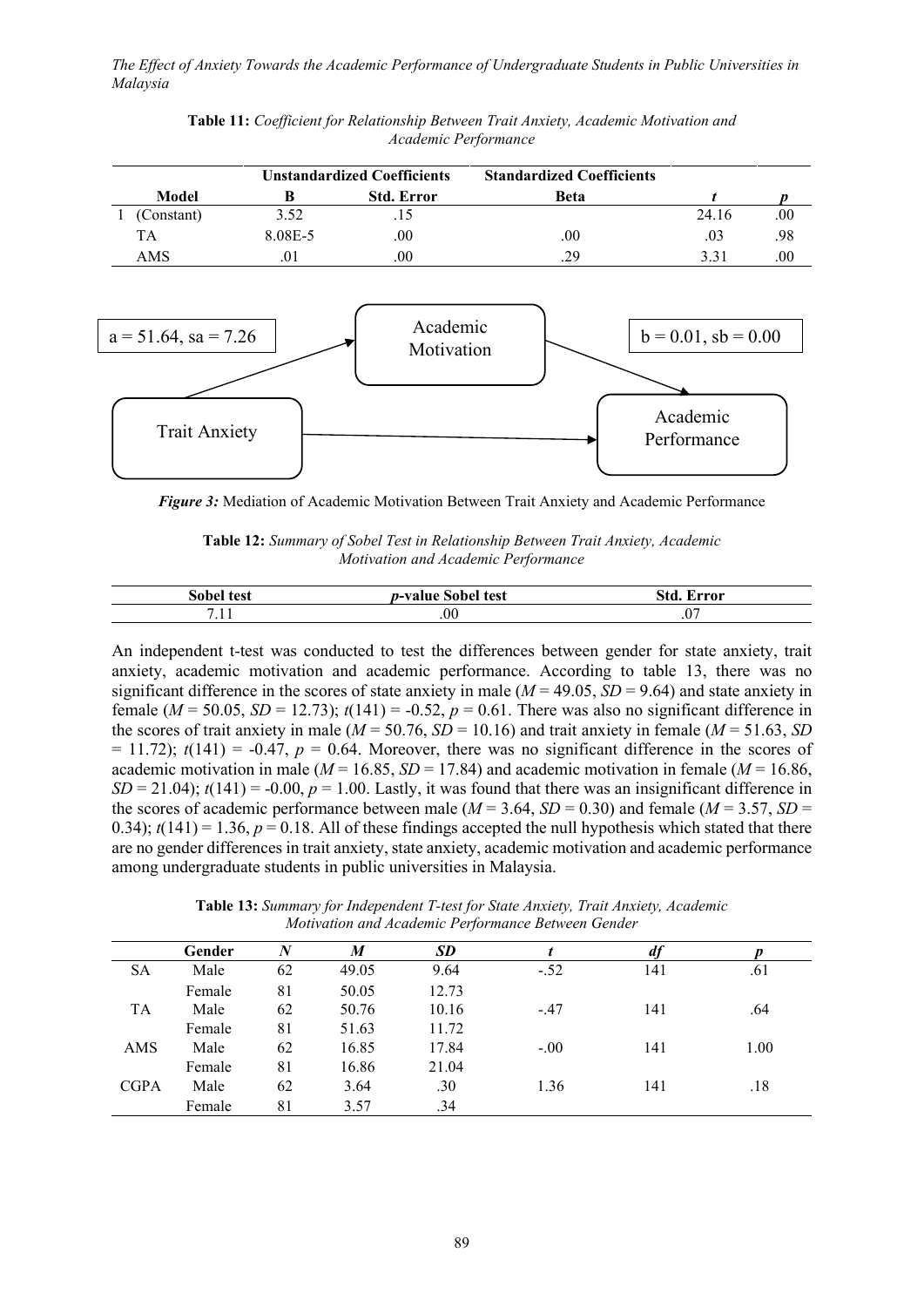Hence, based on the findings, a total of five hypotheses can be rejected which are H $_1$ 1, H $_1$ 3a, H $_1$ 3b, H $_1$ 3c and Hı3d whereas the remaining one which is H<sub>1</sub>2 is accepted. It was found that state/trait anxiety does not contribute towards academic performance. Apart from that, there is no gender differences in state anxiety, trait anxiety, academic motivation and academic performance. Lastly, academic motivation served as a mediator for contribution of both state anxiety and trait anxiety towards academic performance.

# **DISCUSSION AND IMPLICATION OF STUDY**

### *Research Objective 1: To Examine the Contribution of State/Trait Anxiety Towards Academic Performance Among Undergraduate Students in Public Universities in Malaysia.*

Based on the regression analysis conducted, at the  $\alpha$  = 0.05 level of significance, there is no statistically significant linear dependence of the mean of academic performance on state anxiety was detected among undergraduates from public universities in Malaysia which is in accordance with some previous studies (Razak, Yassin & Maasum, 2017), however, it also rejected findings made by other studies (Stevens, Nussbaum & Blake, 2019; Macher, Paechter, Papousek, Ruggeri, Freudenthaler & Arendasy, 2013). This might be due to the fact that undergraduate students who have involved in academic settings for years gained experiences on how to deal with their examination (Razak, Yassin & Maasum, 2017). Moreover, the effect of anxiety can be different depending on the characteristics of the course taken by undergraduates (Yüksel & Geban, 2016) which further explains the insignificance of the state anxiety in determining undergraduates' academic performance as this study involved undergraduates from different courses with different characteristic which have different effect towards their state anxiety.

The finding of this study indicated that the variable, trait anxiety among undergraduates from public universities in Malaysia insignificantly predicted their academic performance. This finding is agreeing with the result of previous study (Sesé, Jiménez, Montaño & Palmer, 2015) which points out the existence of confounding variables such as negative affect of anxiety towards academic and the academic background of undergraduates that will enable the indirect effect of trait anxiety on academic performance to occur. Other than that, different course with different characteristics tend to affect the impact of anxiety towards undergraduates' academic performance and this will be able to explain our study's finding as this study is involving undergraduates from various course (Yüksel & Geban, 2016). However, some previous studies are rejecting this finding with the result of significant relationship between trait anxiety and academic performance (Justicia-Galiano, Martín-Puga, Linares & Pelegrina, 2017).

### *Research Objective 2: To Study Academic Motivation as the Mediator Between State/Trait Anxiety and Academic Performance Among Undergraduate Students in Public Universities in Malaysia.*

### **Contribution of State Anxiety Towards Academic Performance**

With the absence of significant contribution of state anxiety towards academic performance, the mediation analysis can be conducted with the assumption of inconsistent mediation (MacKinnon, Krull & Lockwood, 2000). The findings of Sobel test indicated that academic motivation is a mediator for the contribution of state anxiety towards academic performance, which is in contrast of the previous study (Keeley, Zayac & Correia, 2008). This might be due to the research conducted by Keeley, Zayac & Correia (2008) involving undergraduates who enrolled in statistics course only compared to the current research which involved undergraduates with various course background.

### **Contribution of Trait Anxiety Towards Academic Performance**

Sobel test was conducted to analyze the mediation effect of academic motivation towards the contribution of trait anxiety towards academic performance. The finding showed that there was an indirect effect of trait anxiety towards academic performance which was mediated by academic motivation among undergraduates in Malaysia public universities and it is the same as previous finding by Silva, Dorso, Azhar and Renk (2007). The results of their study indicated that undergraduates with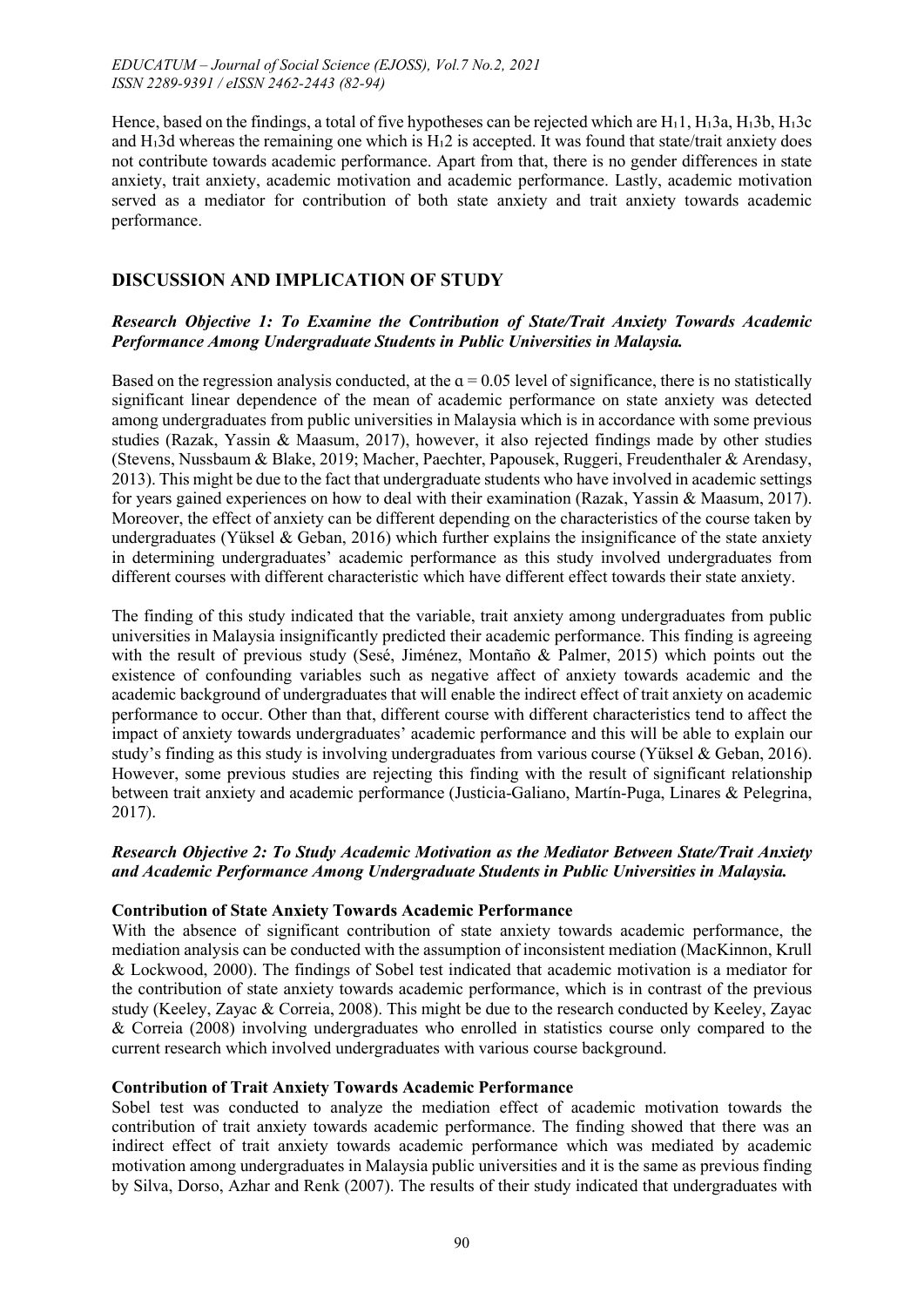higher anxiety level tended to do poor in their examination. However, undergraduates with higher academic motivation tended to score better. Highly motivated undergraduates tend to be high in selfconfidence, consistency towards a task and focus on their task when they face with challenging task, which helps them in scoring (Balogun, Balogun & Onyencho, 2017). To be specific, the role of academic motivation is an inconsistent mediation as there is an insignificant direct effect between trait anxiety and academic performance.

#### **Research Objective 3: To Investigate Gender Difference in State Anxiety Among Undergraduate Students in Public Universities in Malaysia**

The result of independent t-test indicated that there was no gender difference in terms of state anxiety which is in accordance with previous studies (Habibović, van den Broek, Theuns, Jordaens, Alings, van der Voort & Pedersen, 2011; Moeller, Salmela-Aro, Lavonen & Schneider, 2015; Bieg, Goetz, Wolter & Hall, 2015). This explained that both female and male implied similar effect on the state anxiety, but it contradicted some previous research findings (Kurimay, Pope-Rhodius & Kondric, 2017; Panno, Donati, Milioni, Chiesi & Primi, 2018).

#### **Research Objective 4: To Study Gender Difference in Trait Anxiety Among Undergraduate Students in Public Universities in Malaysia.**

Meanwhile, in terms of trait anxiety, male undergraduates were found to excite a similar level of trait anxiety with female undergraduates as in previous researche (Zhang, Wang, Zhu, Yu & Chen, 2015) which rejected some research (Doğan, 2015; Núñez-Peña, Suárez-Pellicioni & Bono, 2016; Hill, Mammarella, Devine, Caviola, Passolunghi & Szűcs, 2016). The absence of the gender difference in trait anxiety might be due to undergraduates nowadays were under the same level of academic stress (Mulyadi, Rahardjo & Basuki, 2016) as the academic stress faced by undergraduates was a precursor of the trait anxiety (Racic, Todorovic, Ivkovic, Masic, Joksimovic & Kulic, 2017).

### **Research Objective 5: To Identify the Gender Difference in Academic Motivation Among Undergraduate Students in Public Universities in Malaysia.**

Academic motivation between male and female undergraduates were found to be similar. This finding was similar to previous studies (Yousefi, Jamshidnejad & Moatamed, 2018; Li & Zheng, 2017) which was in contrast with the research by Bugler, McGeown & St Clair-Thompson (2015), which reported that female tended to have higher academic motivation than male. This might be due to the cultural differences in which Bugler, McGeown & St Clair-Thompson conducted research in United Kingdom which applied Western culture compared to others who conducted research in China and Turkey.

### **Research Objective 6: To Evaluate Gender Difference in Academic Performance Among Undergraduate Students in Public Universities in Malaysia.**

Academic performance with the representative of CGPA among undergraduates from public universities in Malaysia were found to be similar between male and female which rejected previous studies (Sawhney & Bansal, 2015; Balkis & Duru, 2017; Sheard, 2009). This can be explained by the finding of academic motivation with no gender difference as there was a significant relationship between academic motivation and academic performance (Wu, 2019).

#### **Limitations**

Unfortunately, this study has some limitations which might influence the overall results. Firstly, online survey form was distributed to all the representative of public universities in Malaysia and over the social media. However, it was found that not every public universities undergraduate students responded to the online survey form provided, which caused the possibility for the findings to be unreliable as every public university has its own specific culture. Other than that, data collection method applied in the current study was online survey which indicated that the majority of the respondents provided information in accordance to the survey form distributed without the supervision of the researcher. This phenomenon gave rises to the possibility of respondents to responds to the survey form without following the rules provided in the survey form. Moreover, there was a limitation encountered by the researchers during the interpretation of data which was lack of previous study to be referred in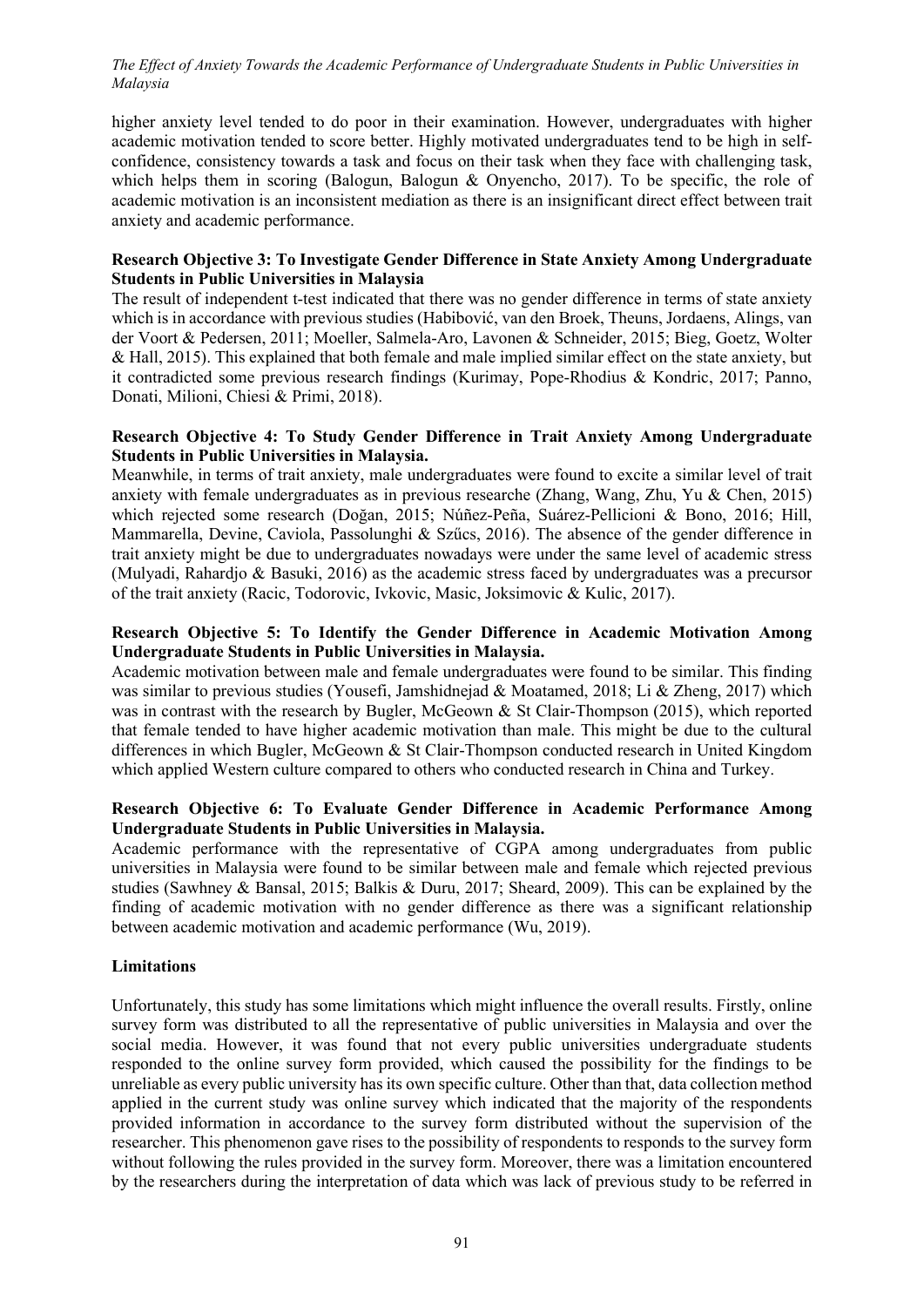terms of mediation analysis of academic motivation in contribution of state/trait anxiety towards academic performance, causing discussion of the current study difficult to be conducted as the previous study served as a foundation in understanding how the research finding was going to contribute to the relevant field of study. Thus, the researchers might leave out crucial information which can be obtained via the comparison between the previous studies and current study.

### **Implications**

In this study, it shows the importance to maintain an optimal level of academic motivation among undergraduates. Therefore, policy makers can establish an effective policy by addressing motivational aspect of undergraduates in terms of academic. Next, researchers of related field who are interested in conducting study in the educational aspect can be informed through this study about the role of undergraduates' gender in their academic performance and academic motivation. The results of this study are in contrast with some of the previous studies, therefore, the inconsistency of findings in terms of gender differences in academic performance and academic motivation suggests the need to conduct a relevant research in order to establish more valid and reliable findings which provides an idea for future studies. Furthermore, opportunities exist for researchers from the related field of study to examine the differences between state anxiety and trait anxiety among undergraduates from public universities in Malaysia and their impact on how well an undergraduate student able to do in their academic settings and thus extend the perspective to a more specific types of state anxiety and trait anxiety.

### **Future Recommendations**

For future research, it is highly recommended to not only include undergraduates from public universities, but also undergraduate students from private universities in Malaysia. The inclusion of undergraduates from private universities in Malaysia is necessary in order to establish an opportunity to examine the overall trend of undergraduates in Malaysia. Furthermore, it is also recommended that the independent variables (state anxiety and trait anxiety) to be specified into a more precise variable such as state statistics anxiety and trait test anxiety for the future research. Moreover, data collection of future research is recommended to be done in the normal survey rather than the online survey. With this, respondents who do not understand any parts of the statement or even instruction can consult the researchers.

# **CONCLUSION**

As a conclusion, all the result obtained in conjunction of objectives are discussed and explained clearly. It was noted that state/trait anxiety was not related to academic performance of undergraduates from Malaysia public universities, meanwhile, the state anxiety, trait anxiety, academic motivation and academic performance were similar between male and female. Lastly, academic motivation was a mediator for relationship between state/trait anxiety and academic performance. The implication of the current study was stated clearly to advise the potential benefiter of findings. Furthermore, limitations, summary of this study and recommendations for future research was revealed.

# **REFERENCE**

- Ansari, M. S. (2015). Speaking anxiety in ESL/EFL classrooms: A holistic approach and practical study. *International Journal of Education Investigation*, *2*(4), 38-46. Retrieved from https://pdfs.semanticscholar.org/b348/0c4977df6c8c770bbd8c1ae948f9dd604aa2.pdf
- Balkis, M., & Duru, E. (2017). Gender differences in the relationship between academic procrastination, satifaction with academic life and academic performance. *Electronic Journal of Research in Educational Psychology*, *15*(1), 105-125. DOI: http://dx.doi.org/10.14204/ejrep.41.16042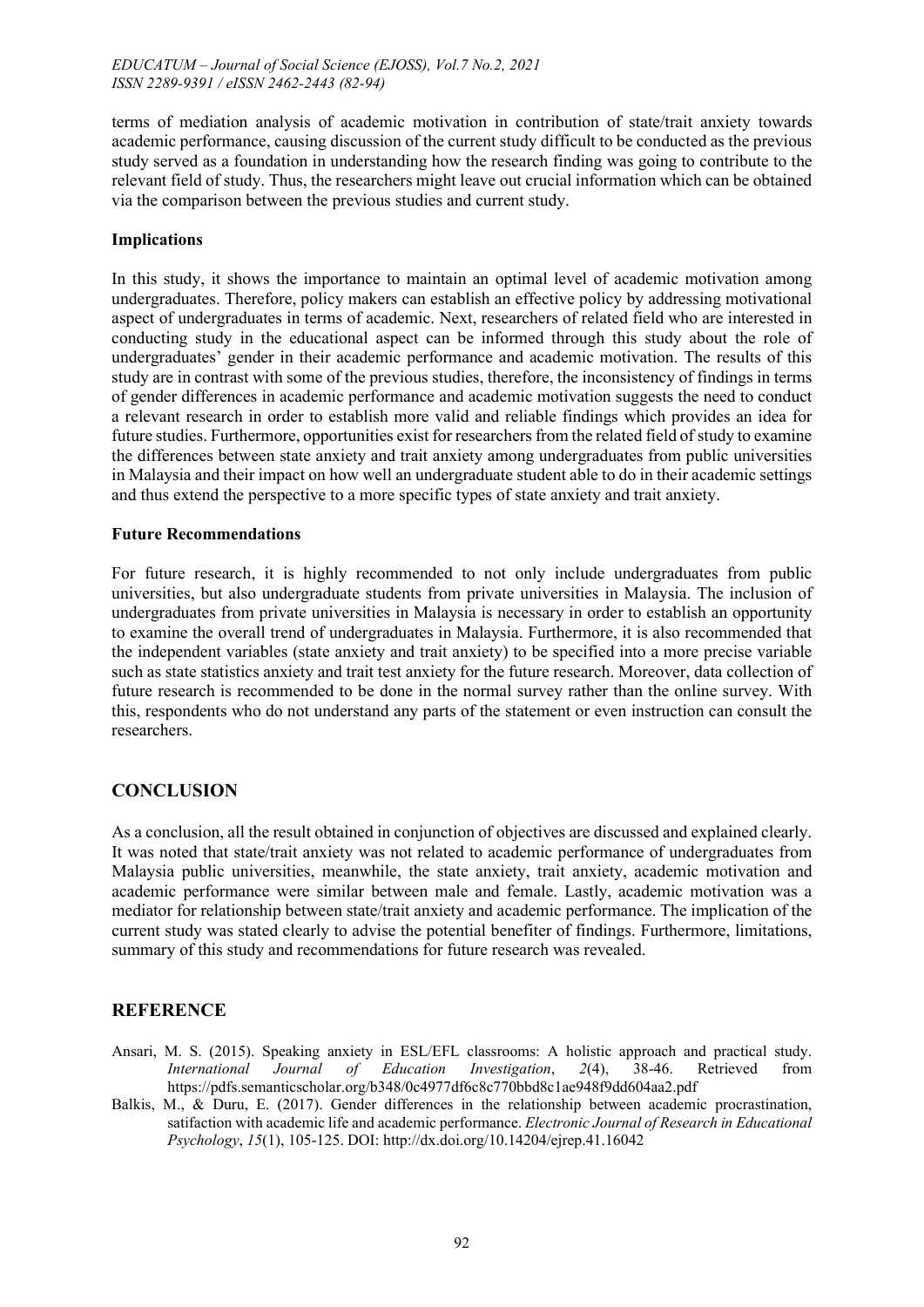- Balogun, A. G., Balogun, S. K., & Onyencho, C. V. (2017). Test anxiety and academic performance among undergraduates: The moderating role of achievement motivation. *The Spanish journal of psychology*, *20*. DOI: 10.1017/sjp.2017.5
- Bieg, M., Goetz, T., Wolter, I., & Hall, N. C. (2015). Gender stereotype endorsement differentially predicts girls' and boys' trait-state discrepancy in math anxiety. *Frontiers in psychology*, *6*, 1404. DOI: 10.3389/fpsyg.2015.01404
- Bugler, M., McGeown, S. P., & St Clair-Thompson, H. (2015). Gender differences in adolescents' academic motivation and classroom behaviour. *Educational Psychology*, *35*(5), 541-556. DOI: https://doi.org/10.1080/01443410.2013.849325
- Doğan, C. (2015). Self-efficacy and anxiety within an EFL context. *Journal of Language and Linguistic Studies, 12*(2), 54-65. Retrieved from https://dergipark.org.tr/jlls/issue/36115/405541
- Friedman, M. (2020). Anxiety in college students: Signs, symptoms & treatments. Retrieved from https://www.choosingtherapy.com/anxiety-in-college-students/
- Habibović, M., van den Broek, K. C., Theuns, D. A., Jordaens, L., Alings, M., van der Voort, P. H., & Pedersen, S. S. (2011). Gender disparities in anxiety and quality of life in patients with an implantable cardioverter– defibrillator. *Europace*, *13*(12), 1723-1730. DOI: https://doi.org/10.1093/europace/eur252
- Hill, F., Mammarella, I. C., Devine, A., Caviola, S., Passolunghi, M. C., & Szűcs, D. (2016). Maths anxiety in primary and secondary school students: Gender differences, developmental changes and anxiety<br>specificity. Learning and Individual Differences, 48, 45-53. DOI: specificity. *Learning and Individual Differences*, *48*, 45-53. DOI: https://doi.org/10.1016/j.lindif.2016.02.006
- Hodges, W. F. (2015). The psychophysiology of anxiety. *Emotions and anxiety (PLE: emotion): New concepts, methods, and applications*, *12*, 175.
- Justicia‐Galiano, M. J., Martín‐Puga, M. E., Linares, R., & Pelegrina, S. (2017). Math anxiety and math performance in children: The mediating roles of working memory and math self‐concept. *British Journal of Educational Psychology*, *87*(4), 573-589. DOI:10.1111/bjep.12165
- Keeley, J., Zayac, R., & Correia, C. (2008). Curvilinear relationships between statistics anxiety and performance among undergraduate students: Evidence for optimal anxiety. *Statistics Education Research Journal*, *7*(1). Retrieved from http://iase-web.org/documents/SERJ/SERJ7(1)\_Keeley.pdf
- Kurimay, D., Pope-Rhodius, A., & Kondric, M. (2017). The relationship between stress and coping in table tennis. *Journal of human kinetics*, *55*(1), 75-81. DOI: 10.1515/hukin-2017-0007
- Li, S., & Zheng, J. (2017). The effect of academic motivation on students' English learning achievement in the eSchoolbag-based learning environment. *Smart Learning Environments*, *4*(1), 3. DOI: 10.1186/s40561- 017-0042-x
- Macher, D., Paechter, M., Papousek, I., Ruggeri, K., Freudenthaler, H. H. & Arendasy, M. (2013). Statistics anxiety, state anxiety during an examination, and academic achievement. *British Journal of Educational Psychology*, *83*(4), 535-549. DOI:10.1111/j.2044-8279.2012.02081.x
- MacKinnon, D. P., Krull, J. L., & Lockwood, C. M. (2000). Equivalence of the mediation, confounding and suppression effect. *Prevention science*, *1*(4), 173-181. DOI: https://doi.org/10.1023/A:1026595011371
- Moeller, J., Salmela-Aro, K., Lavonen, J., & Schneider, B. (2015). Does anxiety in science classrooms impair math and science motivation? Gender differences beyond the mean level. *International Journal of Gender, Science and Technology*. Retrieved from https://helda.helsinki.fi/bitstream/handle/10138/232935/398\_2935\_1\_PB.pdf?sequence=1
- Mulyadi, S., Rahardjo, W., & Basuki, A. H. (2016). The role of parent-child relationship, self-esteem, academic self-efficacy to academic stress. *Procedia-Social and Behavioral Sciences*, *217*, 603-608. DOI: 10.1016/j.sbspro.2016.02.063
- Núñez-Peña, M. I., Suárez-Pellicioni, M., & Bono, R. (2016). Gender differences in test anxiety and their impact on higher education students' academic achievement. *Procedia-Social and Behavioral Sciences*, *228*, 154-160. DOI: 10.1016/j.sbspro.2016.07.023
- Panno, A., Donati, M. A., Milioni, M., Chiesi, F., & Primi, C. (2018). Why women take fewer risk than men do: The mediating role of state anxiety. *Sex Roles*, *78*(3-4), 286-294. DOI: 10.1007/s11199-017-0781-8
- Racic, M., Todorovic, R., Ivkovic, N., Masic, S., Joksimovic, B., & Kulic, M. (2017). Self-perceived stress in relation to anxiety, depression and health-related quality of life among health professions students: A cross-sectional study from Bosnia and Herzegovina. *Slovenian Journal of Public Health*, *56*(4), 251-259. DOI: 10.1515/sjph-2017-0034
- Razak, N. A., Yassin, A. A., & Maasum, T. N. R. B. T. (2017). Effect of foreign language anxiety on gender and academic achievement among Yemeni University EFL students. *English Language Teaching, 10*(2), 73- 85. DOI:10.5539/elt.v10n2p73
- Sawhney, N., & Bansal, S. (2015). Metacognitive awareness of undergraduate students in relation to their academic achievement. *The International Journal of Indian Psychology*, *3*(1), 107-114. Retrieved from https://pdfs.semanticscholar.org/679f/7912211bf7f65cf616c6bb0ae384005fd91a.pdf